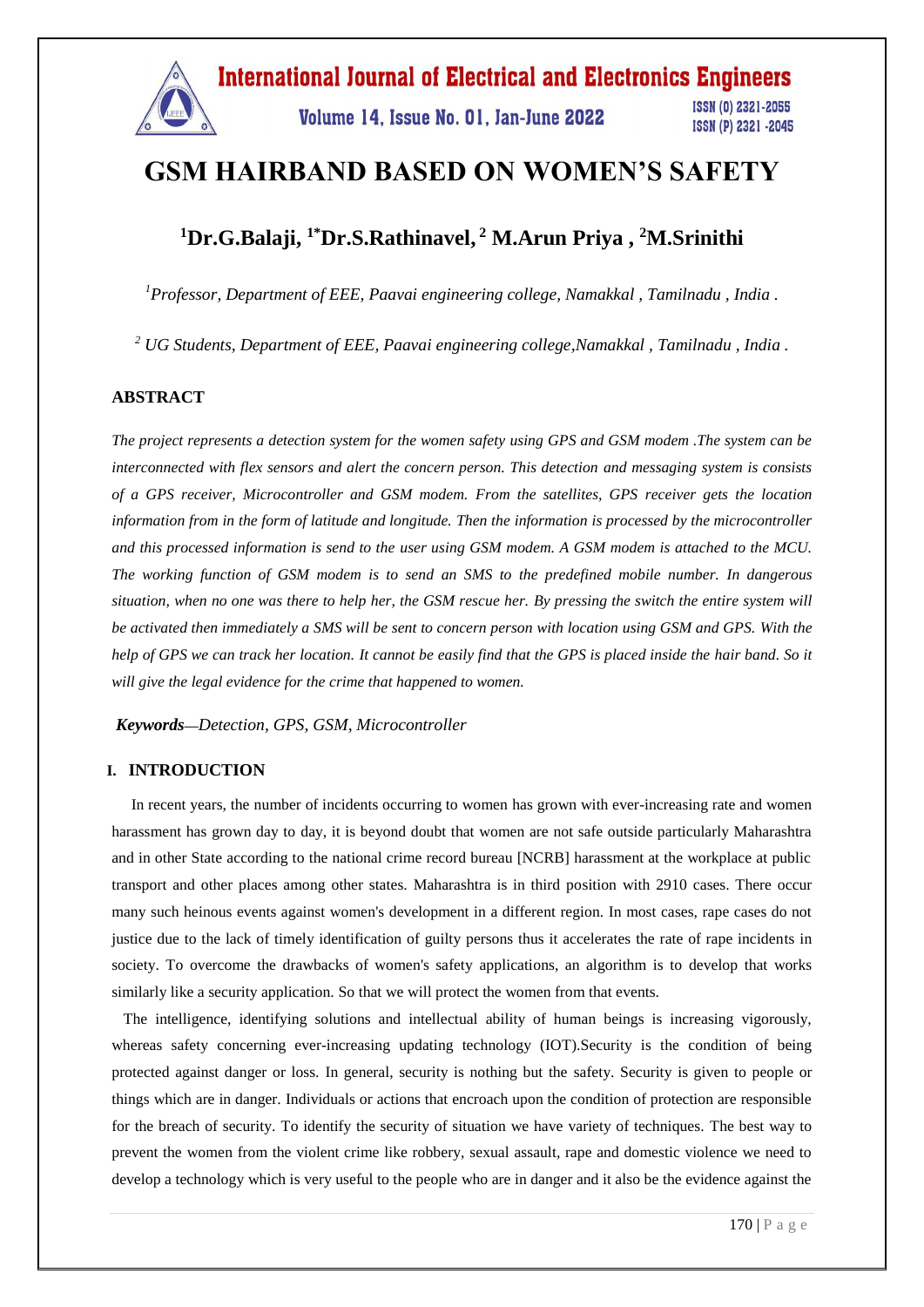

Volume 14, Issue No. 01, Jan-June 2022

ISSN (0) 2321-2055 ISSN (P) 2321 -2045

crime or the incident happened to women. This project provides a solid evidence of the crime by tracking their location.

#### .**II.EXISTING SYSTEM**

 Most of the system makes use of an embedded system based on GSM and GPS technology. The thefting of vehicle is avoided by installing this. In this GPS module is attached to a button in the vehicle. Whenever any problem occuring the vehicle , the switch which is attached to GPS should be pressed during the theft, GSM module attached to that GPS send the location of the vehicle to the organization.

 The panic button in the encoder module is another existing system for the safety of women, whenever she was in danger , she can press the panic button it can give the dual alert like sending message to the registered mobile number and also it allows the buzzer to ring in that area.

#### **III.LITERATURE SURVEY**

 **Animal Islam, et.al [1],** titled their project as a design and implementation of women auspice system by utilizing GPS and GSM has examined only the present situation. The system is portable and the system but it is complicated. The amount of batteries is used in the above system and three pushbuttons are implemented. Then microcontroller will receive it and send to the specified phone number as an SMS. The location of the user will be continuously traced until user switch off the system when rescued. In addition, to control the whole system they have used a PIC16F887A microcontroller powered by A4 batteries.

 **Daniel Clement, et.al [2],**title their project as AVR Microcontroller Based Wearable Jacket for Women Safety .The paper has proposed a jacket in which a portable device is placed in it. It composed of a switching unit, GPS Module, GSM Module, LED Module, and Buzzer Module. The main purpose of the project is to create and design a portable device which resembles a normal jacket. By using two-switches we can control the two independent system of the prototype. By pressing the first switch the device will get activated immediately the location of the victim will be tracked with the help of GPS and emergency message. The receiver will receive victim's updated location in the form of coordinates which can be used to find exact location using GOOGLE MAPS.

#### **IV. PROPOSED SYSTEM**

 This project is designed with Arduino and it presents a GPS and GSM modems for the safety purpose of the women. The system can be interfaced with the alarm system and alert the surrounding people. This detection and messaging system is consists of a GPS receiver, Microcontroller and a GSM Modem. From the satellites, GPS receiver gets the location information from in the form of latitude and longitude and share the latitude and longitude address through the short message service(SMS).The Microcontroller processes this information and this processed information is sent to the user using GSM modem A switch which is allotted to her. By pulling the flex sensor and pressing the switch, the entire system will be activated then immediately a SMS will be sent to whose number is programmed inside it like parents, police or to their concerned person with location using GSM and GPS.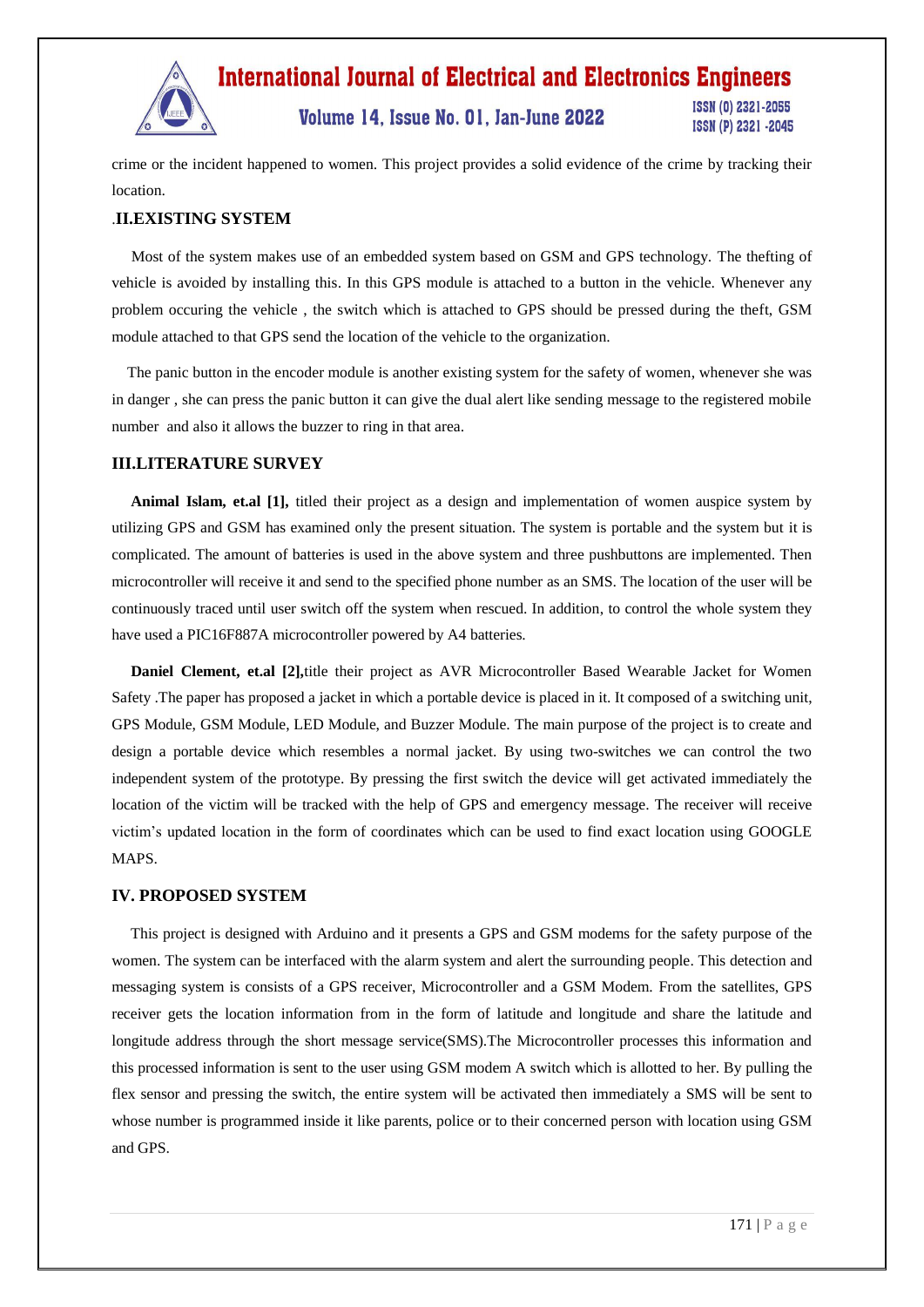

Volume 14, Issue No. 01, Jan-June 2022

**ISSN (0) 2321-2055** ISSN (P) 2321 -2045

**BLOCK DIAGRAM**



#### **SYSTEM SPECIFICATION**

- Microcontroller
- Li-Ion battery
- Flex Sensor
- Power Supply
- GSM Modem
- GPS Receiver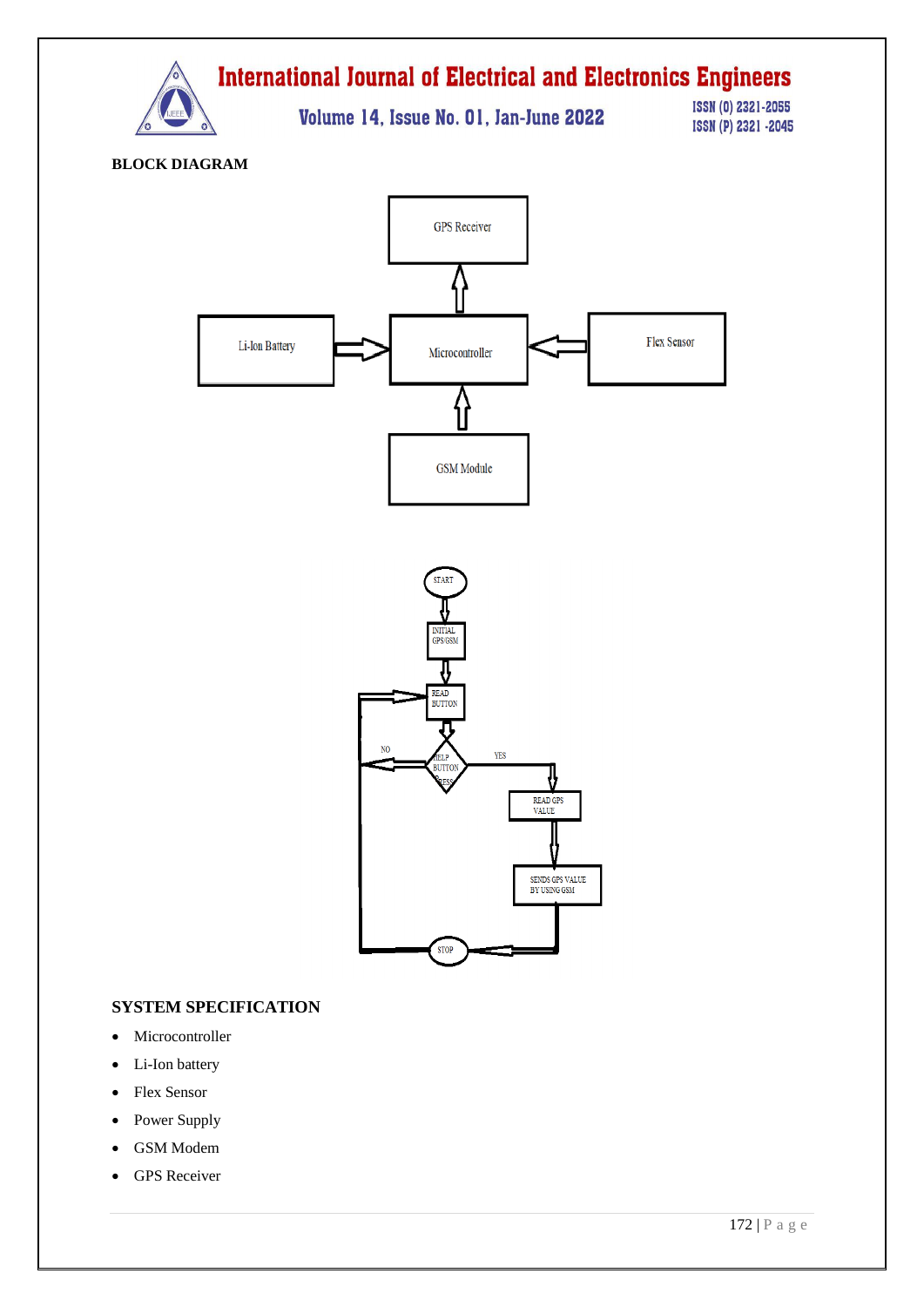

Volume 14. Issue No. 01. Jan-June 2022

ISSN (0) 2321-2055 ISSN (P) 2321 -2045

#### **MICROCONTROLLER**

 Generally, Microcontroller is used to control the functions and applications of motor appliances, robots , home appliances etc.,The Atmel AVR core has 32 general purpose working registers in the instruction set. All the 32 registers are directly connected to the Arithmetic Logic Unit (ALU), in a single instruction, two independent registers is allowed to accessed and executed in one clock cycle. The output architecture is more code efficient while achieving throughputs up to ten times faster than conventional CISC microcontrollers. The ATmega328/P have the following features and it is provided inside of the microcontroller: 32Kbytes of In-System Programmable Flash with Read-While-Write capabilities, 1Kbytes EEPROM, 2Kbytes SRAM, 23 I/O lines for general purpose, 32 working registers for general purpose, Real Time Counter (RTC), three flexible Timer/Counters with compare modes and PWM, 1 serial programmable USARTs, 1 byte-oriented 2-wire Serial Interface (I2C), a 6- channel 10- bit ADC (8 channels in TQFPand QFN/MLF packages) , a programmable Watchdog Timer with internal Oscillator, an SPI serial port, and six software selectable modes of power saving. The Atmel AVR providing high speed processing operation for an embedded system.





#### **LI-ION BATTERY**

 One of the most safest and rechargeable battery is Li-Ion. In every battery cells both terminals are present, and these are connected to internal electrodes (physical chemical structures) . It helps to store and release electrochemical energy that is used to drive an external electrical load. The intercalation process is involved in Li-Ion battery, in which the structures of the electrode materials are interconnected to the Lithium ions. During charging the ions move from positive to negative terminal and it is reversed during discharging. Electrons and lithium ions travels in the same direction when it is driven by an external charger (when charging) or by the stored potential chemical energy (available to drive a load) when the battery is discharging. The term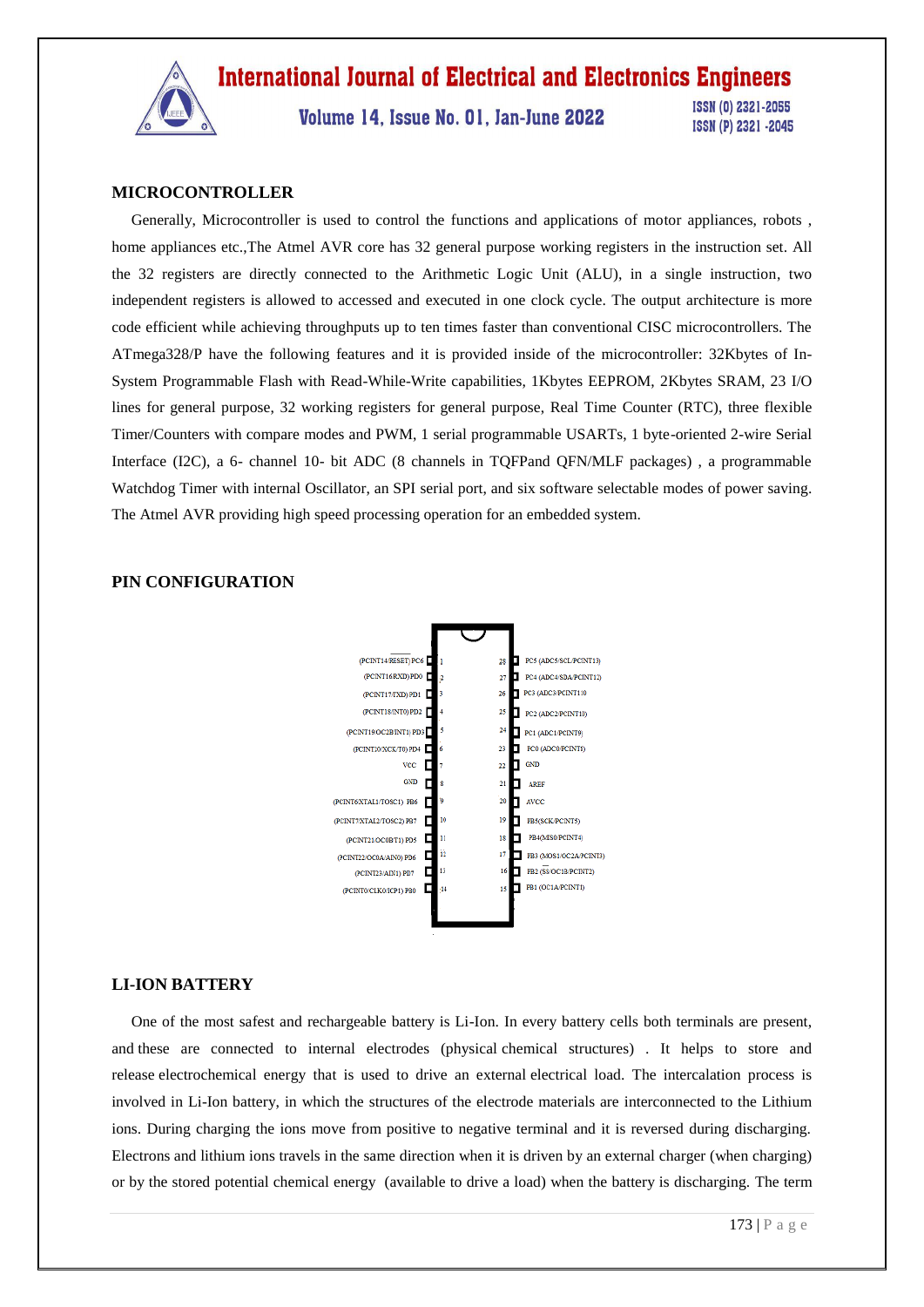

"lithium-ion battery" refers to a large and diverse family of different battery chemistries, form factors, sizes, and cell constructions. Basically all li-ion battery cells have three functional layers: the positive electrode (cathode), the negative electrode (anode), and the separator. The separator is of polymeric membrane saturated with a liquid electrolyte that enables lithium ion transport but prevents direct contact between the electrodes. The thin layers are either rolled or stacked to increase the effective surface area available for energy storage, and then packaged in an outer cell housing. Almost it charge fast, it has longer life time than other batteries and it is very cheaper than others.

#### **FLEX SENSOR**



 The main purpose of the flex sensor is to determine the amount of bending. One is 2.2 inch and another is 4.5inch. The basic functions of the flex sensor are same but size may vary. They are also divided based on resistance. We an choose the flex sensor by the need of LOW resistance, MEDIUM resistance and HIGH resistance types. Choose the appropriate type depending on requirement. Here we are using 2.2inch Flex sensor that is FS-L-0055. By pulling the flex sensor it determines the amount of bending if it is high, it gives the signal to the microcontroller.



#### **POWER SUPPLY**

When one form of electrical energy is converted into other form by the supply of power. The power supply is an electronic circuits. There are three types of power supply linear, switched and battery based.

#### **GSM MODEM**

 Global system for mobile communication (GSM) is used for digital cellular communication and it considered as globally accepted standard. GSM is generally used in telephones, mobile and other equipment that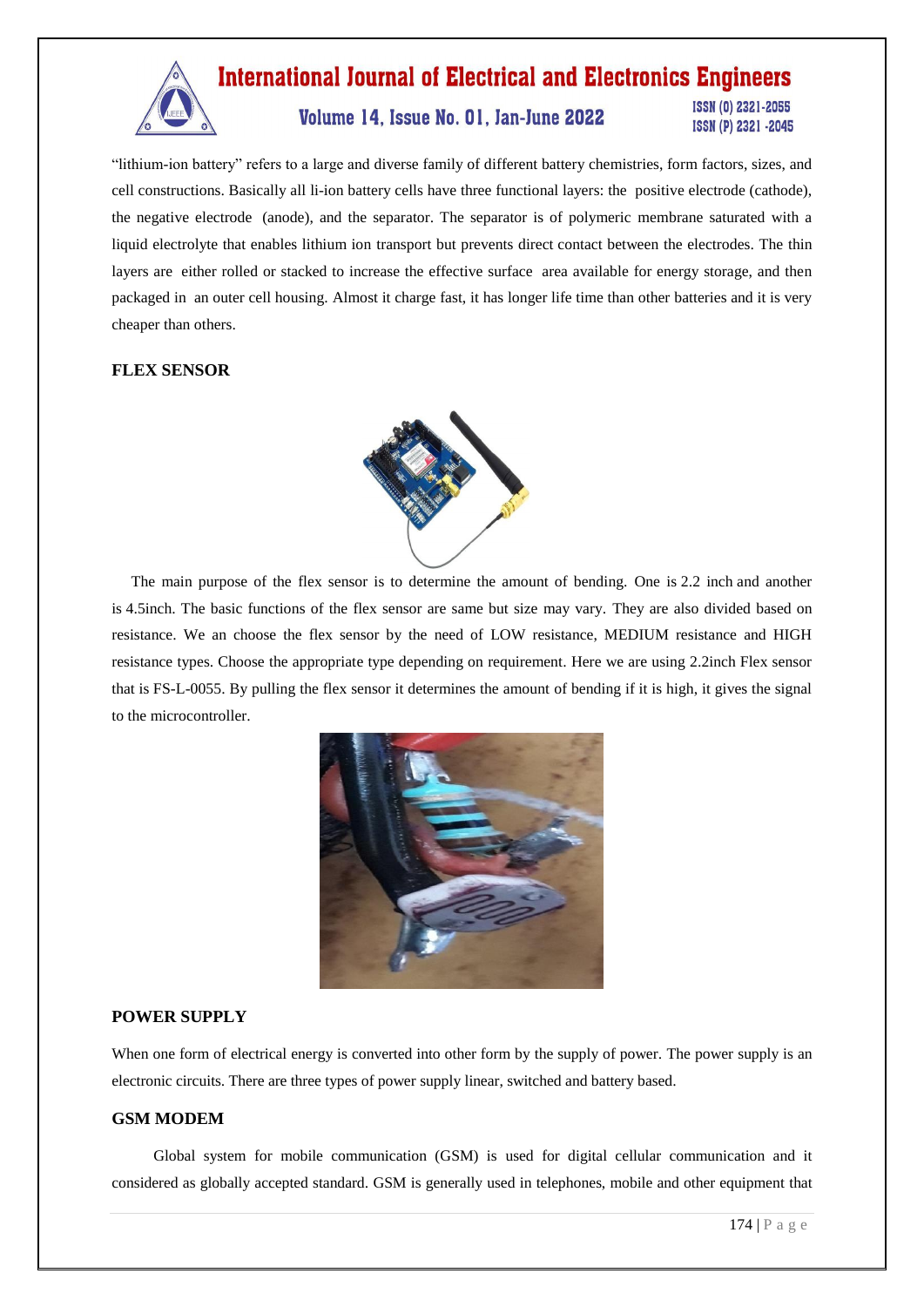

### Volume 14, Issue No. 01, Jan-June 2022

**ISSN (0) 2321-2055** ISSN (P) 2321 -2045

related to communication purpose. It provides a wireless data link to a network. The name of GSM is a group of standardization established in 1982 that would formulate specifications for a pan-European mobile cellular radio system operating at 900MHz create a common European mobile telephone standard .By inserting the SIM inside the modem connect or plug the antenna to the modem. Then we have to connect the modem to our computer or mobile.

#### **GPS RECEIVER**

 In order to determine the user position the scientists discovered GPS, in full Global Positioning System, radionavigation system based on space that broadcasts highly accurate navigation pulses to users on or near the Earth planet. In the United States' Navstar GPS, 24 main satellites in 6 orbits circle the Earth every 12 hours. In addition, Russia also maintains a constellation called GLONASS (Global Navigation Satellite System).The basis of the GPS is a constellation of satellites that are continuously orbiting the earth. These satellites, which are composed of atomic clocks, transmit radio signals that contain their exact location, time, and other information. The radio signals from the satellites, can be monitored and corrected by control stations and then it picked up by the GPS receiver. To plot a rough, 2D position a Global Positioning System receiver needs only three satellites, which will not be very accurate. The main function of the GPS receiver is to collect and send the latitude and longitude and altitude of the position with accurate timing.

#### **WORKING**

 The GSM Hair band based On Women's Safety. In this we use microcontroller, GPS Receiver, Flex Sensor, Li-Ion battery. A small size of GSM is fixed inside the hair band .When the women lost their way or they face any trouble situation or misbehavior from others and at time when she doesn't have any sources to communicate she presses the bush button inside of the Hair band, the GSM inside the hair band gets activated and share her location to the police or their parents through the GPS.

 This project mainly uses two components, GSM and a microcontroller. The women who are in danger is considered as user when sends the messages through her phones those reaches the GSM , all those messages reaches the microcontroller via the AT commands. That microcontroller takes the information in terms of bits through the Max232.Those information will be transmitted and displayed in the LCD display..

#### **FUTURE SCOPE AND MARKET POTENTIAL**

In this project we can also further implement the camera inside the hair band. The main purpose of the camera is to capture the image of the people who are harassing the women and we can also record the incidents. It will give an legal evidence against those people who are involved women harassment and they are punished by the government. For self-defense purpose we can also implement a pepper spray like a wearable earing .Why we are implementing the thing inside the hair band is that people cannot find those tracking system is placed inside those things. For increasing safety purpose for women, we can use advanced electronic technology in wearable and fashionable things.